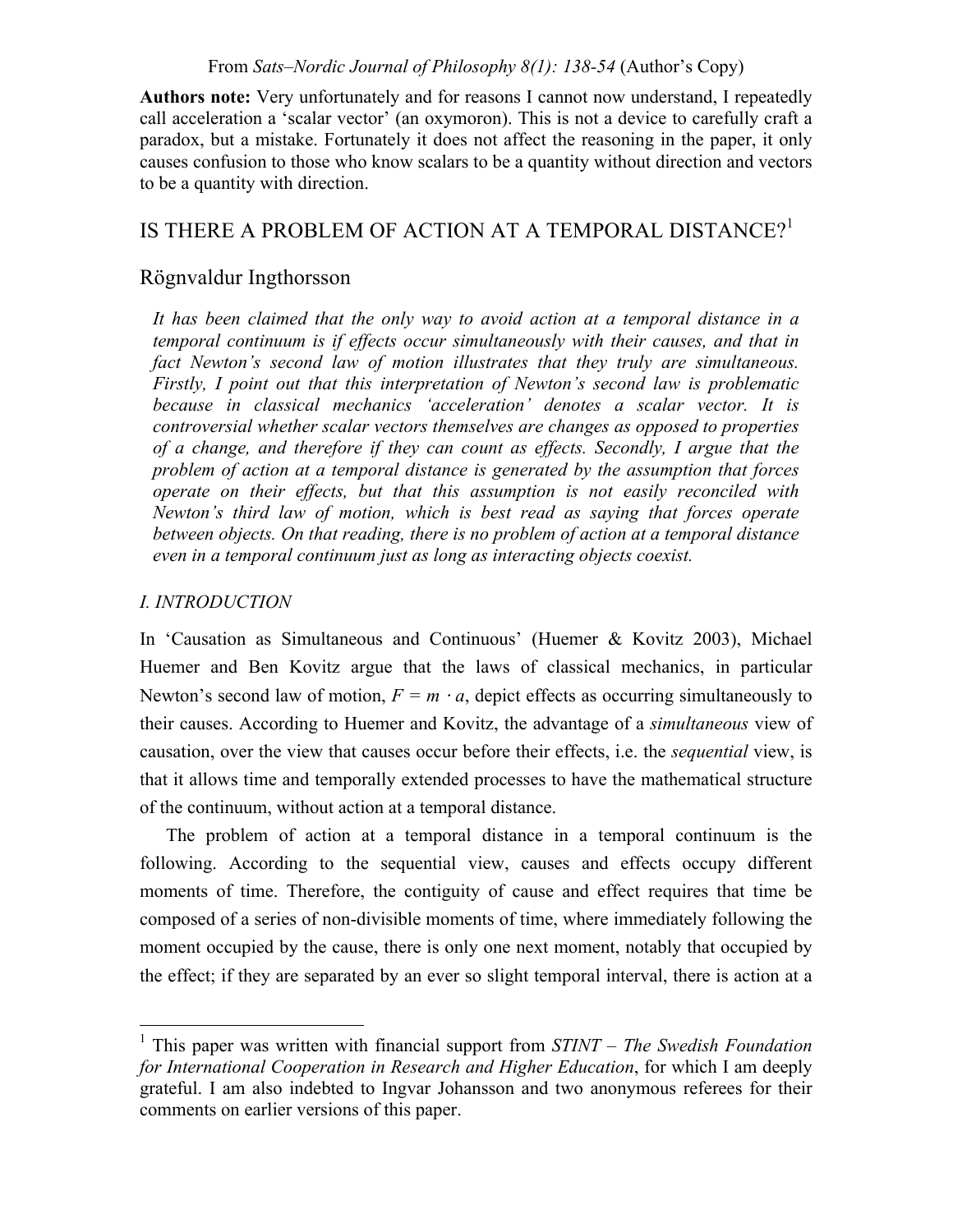temporal distance. If, on the other hand, time is assumed to have the structure of the continuum, there are always an infinite number of moments between any two moments, in which case cause and effect are always separated by an infinite number of moments and we have action at a temporal distance. Of course, the underlying assumption is that action across 'temporal gaps' just like action at a distance would be a breach of the principle of locality, i.e. that things can only affect those other things that are in their immediate vicinity. According to Huemer and Kovitz, the only way to avoid action at a temporal distance in a temporal continuum, is if cause and effect occur simultaneously, and they argue that classical mechanics indeed depict them as simultaneous.

In this paper I will, firstly, argue that it is difficult to draw definite metaphysical conclusions about the temporal relationship between causes and effects from the second law of motion. Secondly, I will argue that the problem of action at a temporal distance is based on the view that causes act on their effects, which is not easily reconcilable with classical mechanics. In other words, it is based on the assumption that, say, locomotives act on the *acceleration* of a railroad car, instead of producing that acceleration by acting on the *railroad car*. To my mind, Newton's laws of motion, in particular the third law of motion,  $F_{1 \text{ on } 2} = -F_{2 \text{ on } 1}$ , is best understood as describing forces as operating between objects, not events. It says that for any force exerted by object 1 on object 2, object 2 simultaneously exerts an oppositely directed force of equal magnitude on object 1.

As I read Newton, acceleration (the effect) is the product of forces operating between two objects, A and B, while on the view presupposed by Huemer and Kovitz, the acceleration is the product of an action by an object A on B's acceleration. Only the latter view, I argue, contains the problem of action at a temporal distance in a temporal continuum.

#### *2. PRELIMINARY REMARKS AND DEFINITIONS*

When discussing the philosophical impact of physical theories, it is necessary to clarify that certain terms, which have a familiar connotation for laymen, have been given another and more strict technical definition in physics. For the purposes of this discussion concerning classical mechanics the following terms are of special interest: 'cause', 'effect', 'action', 'reaction', 'acceleration', and 'interaction'. In this section I will briefly comment on these notions, but a more detailed discussion follows in section 4 and 5. Firstly, one should note that classical mechanics only deals with a certain type of cause, notably the exertion of *forces* by macroscopic material objects on other macroscopic material objects, and a certain type of effect, the changes in motion produced by these forces, i.e. *acceleration* (includes also deceleration). More precisely, the causally relevant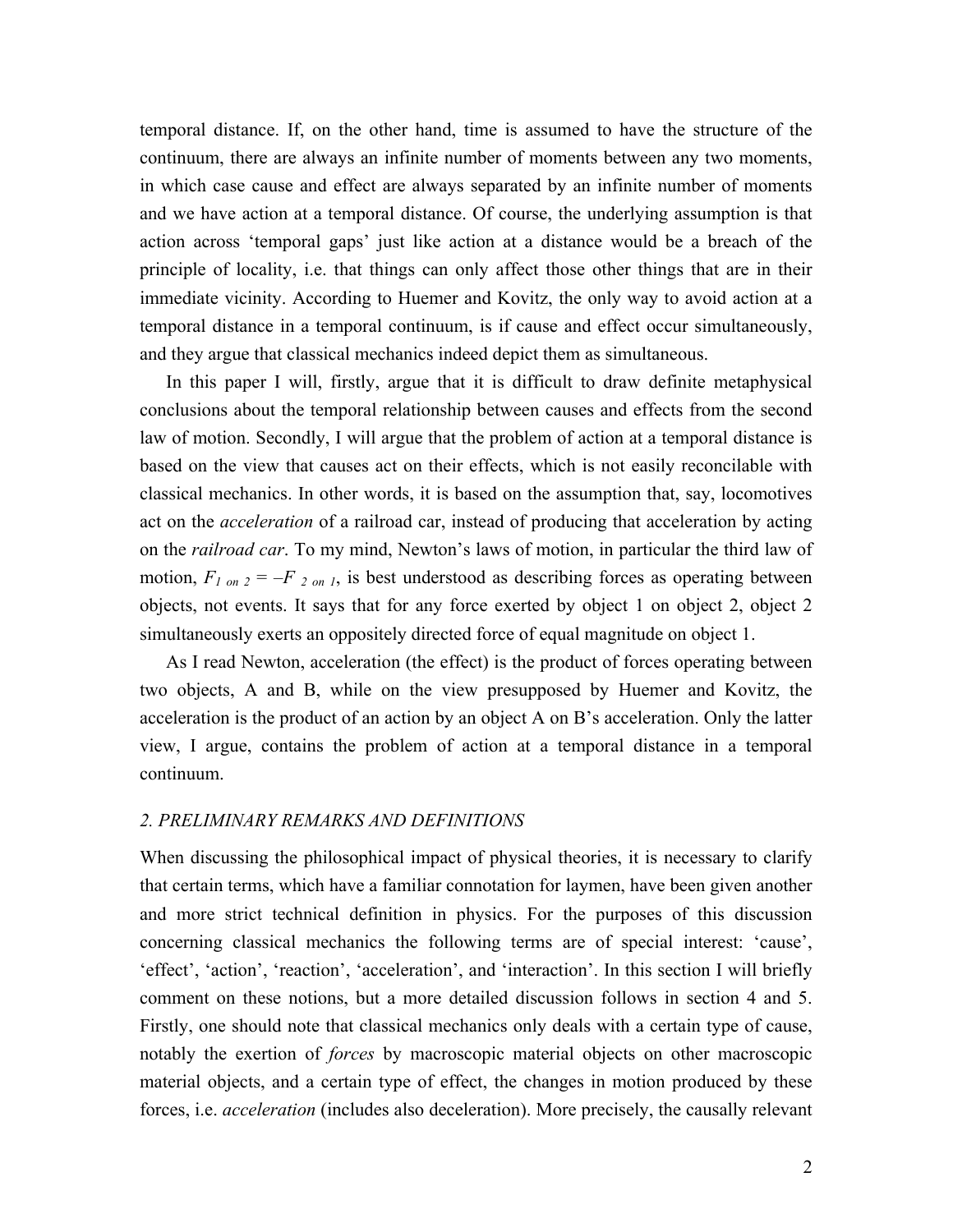phenomenon described by classical mechanics is called 'stress', the mechanical interaction between two portions of matter, typically illustrated by the collision of billiard-balls. It says nothing about, say, the causal process involved in how plants produce energy by photosynthesis, or how an intentional agent initiates actions in order to accomplish certain ends.

Secondly, in philosophy and in everyday use the term 'action' is used for a variety of things, not all of which are pertinent to the discussion of the simultaneity of cause and effect as described by the second law of motion. It is used to denote all kinds of bodily motions, and even purely mental activities, of which only a portion actually involves the exertion of force by a body on another body in order to change the motion of the body acted upon. For instance, one may call the entire swing of a tennis racket the action of striking the ball, but it is only during a tiny second of that swing that the racket really exerts any influence on the ball, notably when the racket touches the ball. The kind of action relevant to a discussion of the second law is only this exertion of force (impressed force) of one body (e.g. racket) on another (e.g. ball). However, even in physics the term is sometimes used in more than one sense. 'Action' has also been used for the integral of the kinetic energy of an object, which has nothing to do with any influence exerted by the object on anything else.<sup>2</sup> I will here use the terms 'action' and 'cause' interchangeably, but only in the sense of exertion of force, and the terms should not be understood in any broader sense than those pertinent to classical mechanics. Strictly speaking, then, the discussion in this paper only deals with the relationship between the exertion of force (action) by a material body on another material body and the produced change in motion (acceleration).

Thirdly, the term 'interaction', in the mechanical sense, should not be confused with what that term usually refers to outside mechanics, notably communication. Communication involves a successive exchange of influence (information), e.g. when A first addresses B, then B responds, and A may then again retort, and so on. Interaction, or stress, in classical mechanics is the completely reciprocal influence that two objects exert on each other when they come into contact with each other, in accordance with Newton's third law of motion  $3$ 

 $2$  Heinrich Hertz notes that the name 'action' for the integral of the kinetic energy is often condemned as unsuitable (1956, p. 228).

<sup>&</sup>lt;sup>3</sup> Gravitational forces do not involve contact, according to Newtonian mechanics. They act at a distance. In other respect gravitational interaction comply precisely with the laws of motion being discussed, within the conditions in which classical mechanics is thought to hold good.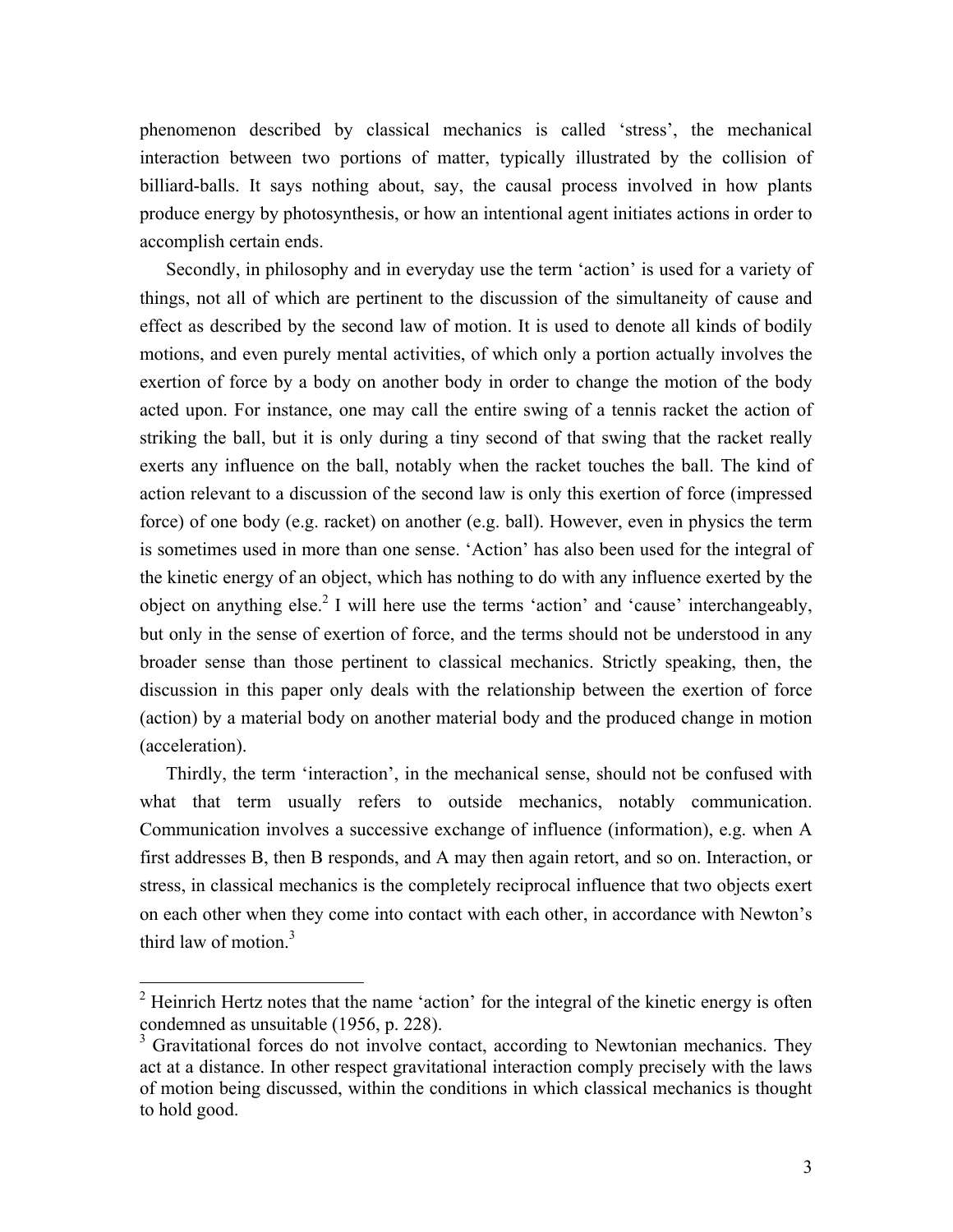The difference between the everyday use of the term 'interaction', and the technical use of classical mechanics can be described by the use of a somewhat construed example. When A slaps B in the face and B subsequently slaps back, we have a case of 'communicative' interaction involving the two successive slaps. In classical mechanics, interaction refers to the mutual and completely reciprocal influence that A's hand exerts on B's cheek, and that B's cheek exerts on A's hand (the resistance of the cheek to the hand) when hand and cheek meet. At exactly the same time as A's hand exerts an influence on B's cheek, B's cheek exerts an oppositely directed influence of exactly the same magnitude on A's hand. As far as classical mechanics goes, there is no difference between an interaction between a moving body and a body at rest, or two identical bodies moving at the same velocity in opposite directions.

From now on the reader is asked to keep in mind the relevant mechanical connotations of 'cause' and 'effect', i.e. 'action', in the sense of exertion of force, and 'acceleration' (about which there is more to be said along these lines in section 4), as well as 'interaction' as denoting the phenomenon of stress, not communication.

These preliminary distinctions appear to severely restrict the scope of this discussion, and one should therefore consider how much weight should be given to its results concerning the question whether causes and effects in general are simultaneous or not. Not least in light of the fact that classical mechanics is now in many ways an outmoded physical theory. My immediate answer is: quite a lot. Classical mechanics is still recognised as a theory accurately describing the interactions of ordinary middle-sized objects moving at moderate velocities, even though it has been shown to fail for extremely massive objects, objects moving at extreme velocities, and for the quantum realm. Whatever classical mechanics has to say about how ordinary things behave should therefore be taken seriously by philosophers. According to what is called the *correspondence principle*, the relativity and quantum theories are more general theories, which must yield the same results as classical mechanics when applied to the conditions in which the classical theory is known to hold good (Weidner & Sells 1968, pp. 13-14; Albert 1992, pp. 43-44). Consequently, whatever these theories predict about very small and very fast moving entities, they ought to predict that ordinary middle-sized objects moving at moderate velocities behave like classical mechanics say they do.

If classical mechanics, as applied to the conditions in which they are known to hold good, is best understood as saying that actions and accelerations are simultaneous, then, according to the correspondence principle, relativity and quantum theories should yield the same result within those same conditions. Consequently, philosophy will be hard pressed not to accept the more general conclusion that causes and effects are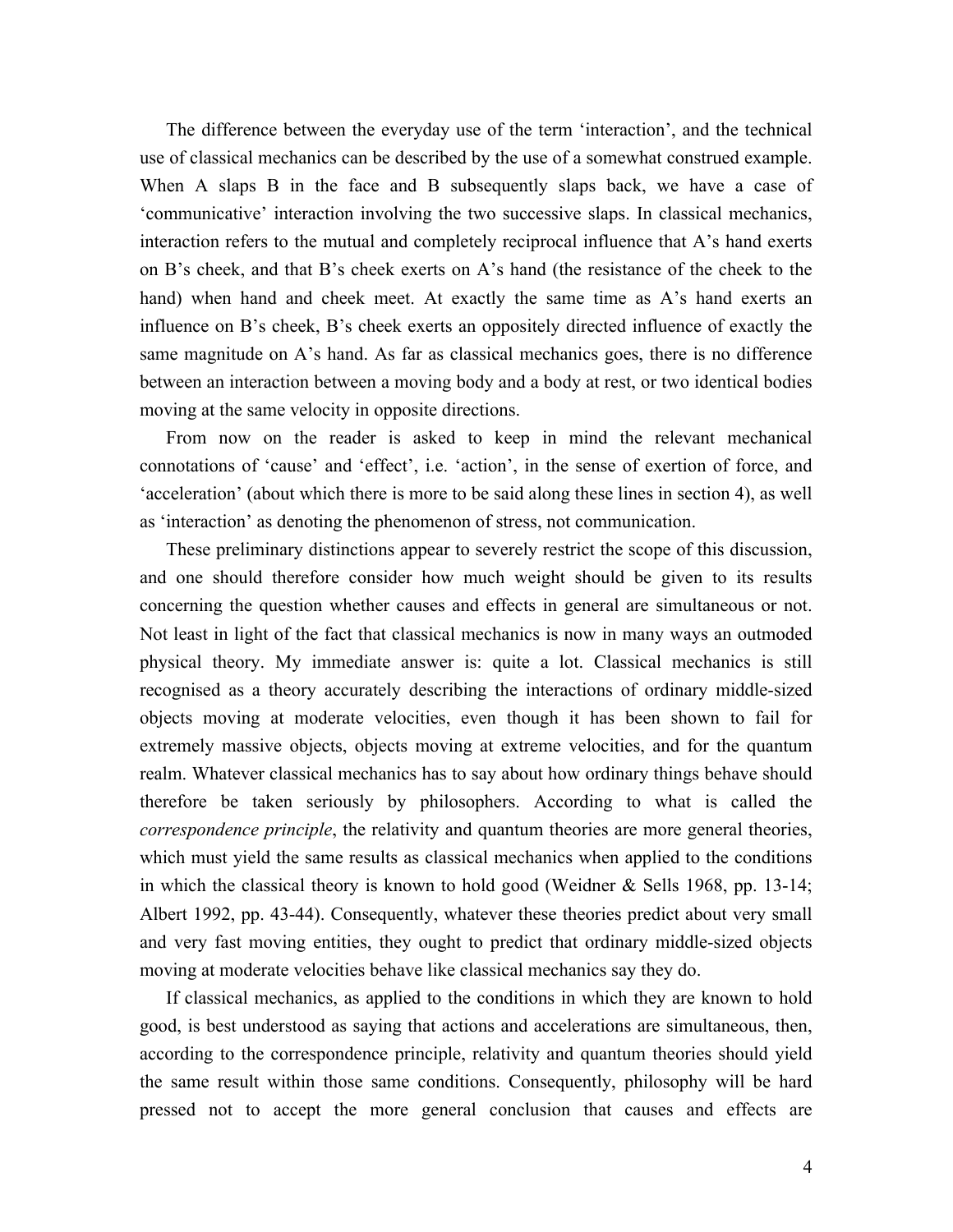simultaneous, *if* it turns out that this is how classical mechanics describe the relationship between the actions of ordinary middle-sized objects and the accelerations they produce. Interaction between material objects are after all paradigmatic examples of causes and effects in philosophy, e.g. the making of an impression in a pillow by a leaden ball, the pulling of a railroad car by a locomotive, and the breaking of a window by a brick. If it were successfully argued that classical mechanics describes accelerations as occurring simultaneously to the actions that cause them, this would be an extremely forceful argument for the point that causes in general are simultaneous to their effects.

# *3. THE SIMULTANEOUS VS. THE STAGGERED VIEW OF CAUSATION.*

The sequential view is firmly entrenched in the common sense conception of causation, and yet it is not difficult to find everyday examples that appear to involve simultaneous causation:

- 1. When a leaden ball is dropped onto a pillow, a hollow is produced in the pillow at the very same time as the ball pushes into the pillow. The push of the ball and the making of the hollow appear to be simultaneous (Kant 1787, sect. A203).
- 2. When a door is opened, the door opens at the same time as it is pulled open.
- 3. When a locomotive pulls a railroad car, the railroad car moves at the same time as the locomotive pulls (Taylor 1973, p. 35).

These examples seem to involve changes that are produced simultaneously to the actions that produce them, and therefore pose a serious threat to the sequential view.<sup>4</sup>

The standard objection to the simultaneous view is to argue that when scrutinised in detail it turns out that the effect is ever so slightly retarded in respect to the cause. Huemer and Kovitz call this the *Staggered View of Causation*. For instance, Richard Taylor has argued that because no object is perfectly rigid, then when a locomotive begins to pull a railroad car, there will be some stretching of the coupling between the locomotive and the railroad car before the railroad car starts moving. Thus the railroad

 <sup>4</sup> This threat was recognised already by Kant (surely influenced by Newton's *Principia* published in 1687), and provokes a long treatment of it in the second analogy of experience concerning succession in the field of appearances in accordance to the law of causality. His answer is that the "great majority of efficient natural causes are simultaneous with their effects, and the sequence in time of the latter is only due to the fact that the cause cannot achieve its complete effect in one moment. But in the moment in which the effect first comes to be, it is invariably simultaneous with the causality of its cause" (1787, sect. A202ff). In effect Kant argues that cause and effect are simultaneous, very much in the way Huemer and Kovitz argue, but that there is a temporal order between cause and effect in the sense that the effect remains after the cause has ceased to exist. There remains a hollow in the pillow after the ball has stopped pushing into it.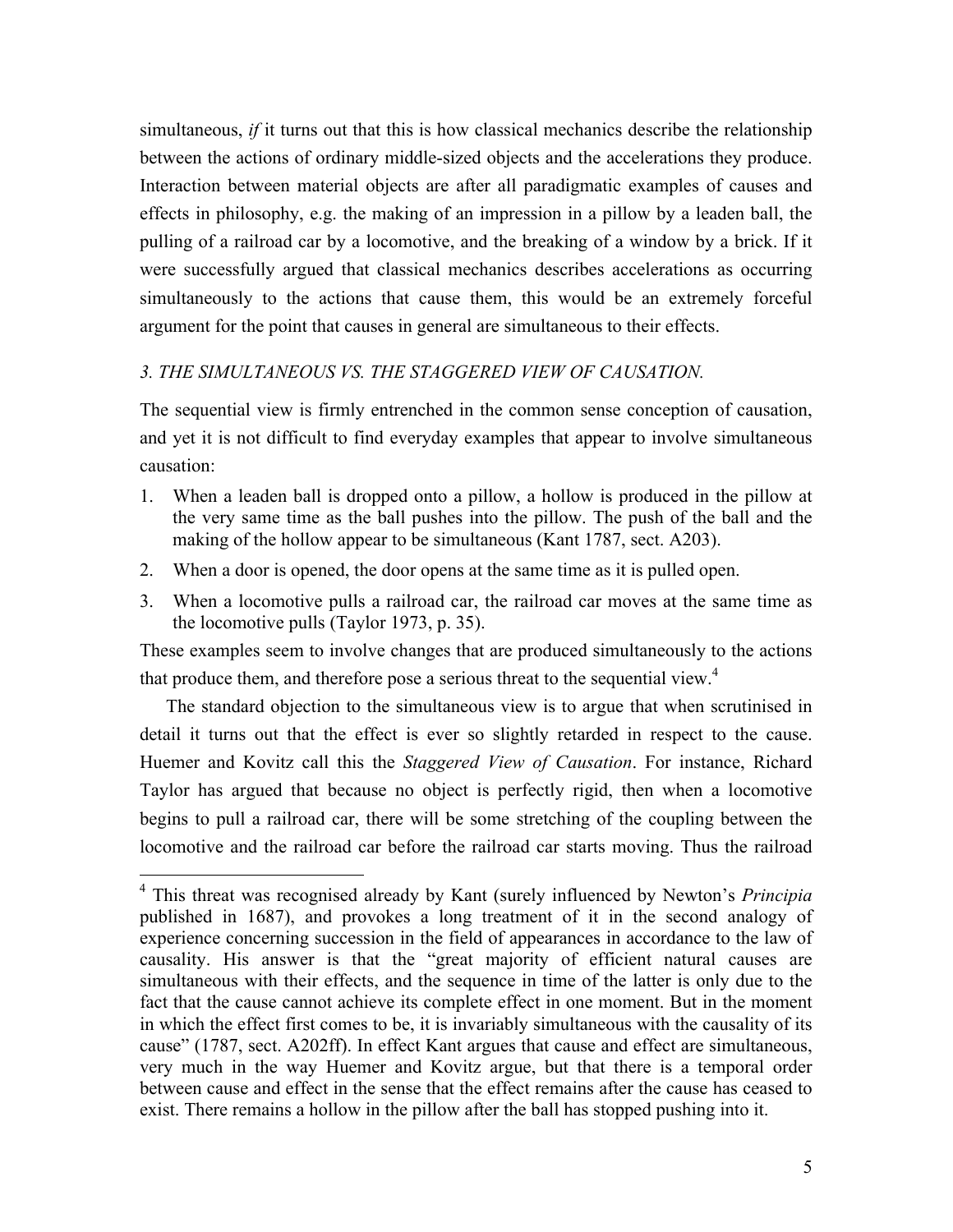car will start moving a moment later than the locomotive starts pulling Taylor (1973, pp. 35-36).<sup>5</sup> Huemer and Kovitz discuss other examples whose explication falls under other disciplines of physics than classical mechanics. However, I will confine myself to the realm of classical mechanics, partly because of my own limited knowledge of physics, and partly because Huemer's and Kovitz's main argument for a simultaneous view is based on an interpretation of classical mechanics.

According to Huemer and Kovitz, the staggered view is falsified by classical mechanics. They claim that Newton's second law of motion is the most basic expression of causation in classical mechanics, and clearly illustrates the simultaneous relationship between cause and effect. The law says that a body's acceleration is proportional to the force exerted on it and inversely proportional to the body's mass. Huemer and Kovitz illustrate the significance of this law with an example involving a collision between two balls. The balls deform slightly when they collide and the magnitude of the forces between them increase as the deformation increases, and then decrease as the balls return to their original shape. Huemer and Kovitz claim that it *follows* from the second law of motion that one body's action on the other is simultaneous with the latter's acceleration and compression, and hence that cause and effect are simultaneous.

I am not as sure as Huemer and Kovitz are in thinking that the second law of motion is the most basic expression of causality in classical mechanics, and I hesitate to draw from it definite conclusions about the temporal relationship between the exertion of a force (an action) and a change in motion of the body acted upon. I think it is the third law about the equality of action and reaction, if anything, which is the most basic expression of the nature of causality that can be found in classical mechanics. The third law can at least teach important lessons concerning the problem of action at a temporal distance, but more about that in section 5 below.

<sup>&</sup>lt;sup>5</sup> I think Taylor misunderstands the phenomenon of stress, as described by classical mechanics. Assuming that the locomotive exerts no force on the railroad car until the coupling is stretched taut, then the prior motion of the locomotive is not strictly speaking an action on the railroad car. In accordance to the distinctions drawn earlier in the main text, the motion of the locomotive up until it actually exerts any force on the railroad car could be described as an 'action' only in the sense of being the integral of the kinetic energy of the locomotive during that period of time, but which has no influence on the railroad car. However, as soon as the coupling is stretched taut, the railroad car will exert the very same influence (measured in Newtonian forces) on the locomotive as the locomotive exerts on the railroad car.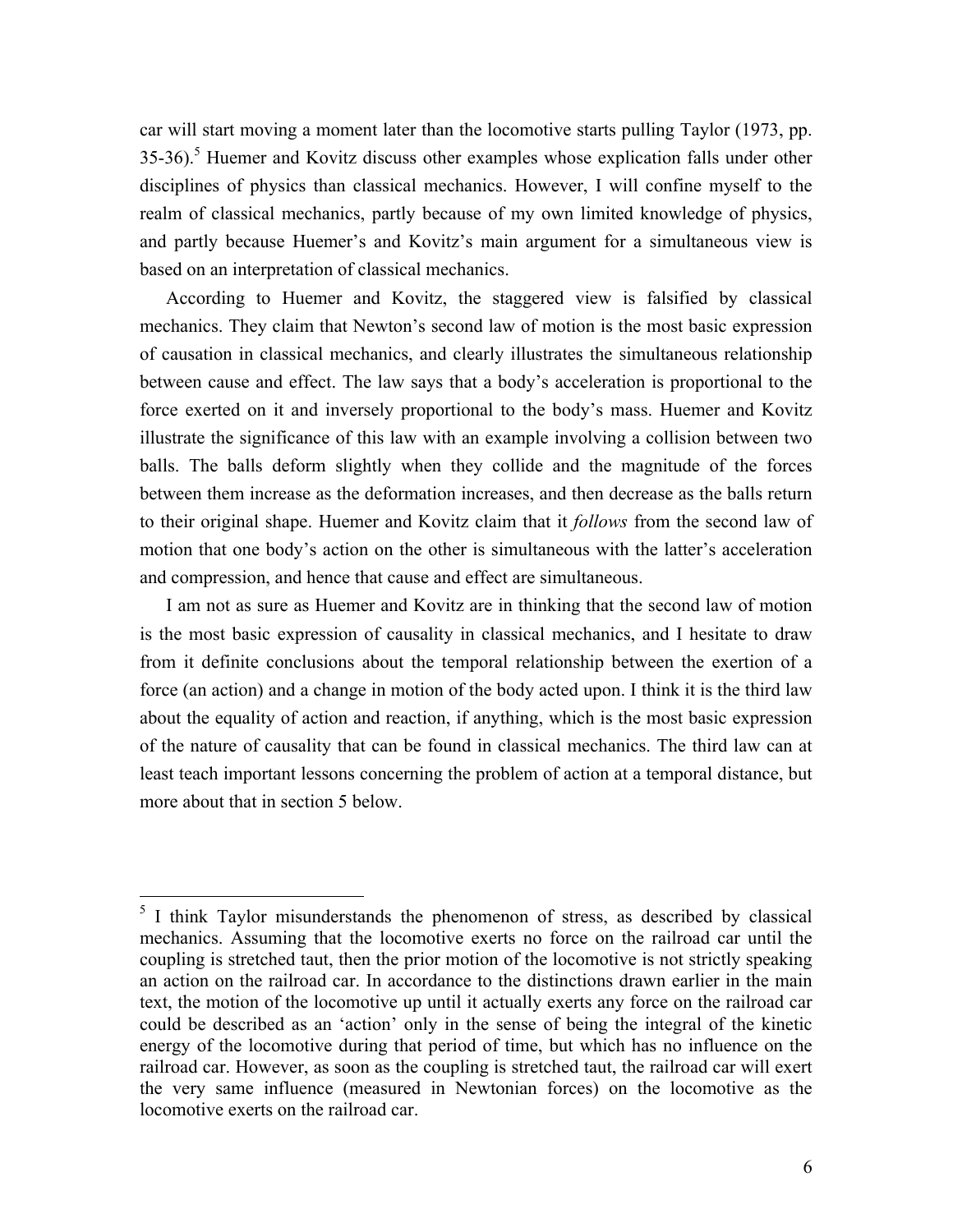## *4. IS THE SECOND LAW OF MOTION AN EXPRESSION OF CAUSALITY?*

It seems to me that there is a problem with Huemer's and Kovitz' claim that the second law of motion expresses the truly *simultaneous* nature of the relationship between cause and effect. This problem primarily concerns the ontological interpretation of the second law, not the claim that causes and effects are simultaneous. I have strong sympathies for the latter claim, but I doubt that it can be supported merely by an appeal to the second law. The problem is, as I see it, that they think it is unproblematic to interpret the second law as relating 'exertion of force' by an object A on another object B, to B's 'change in velocity', which is what we intuitively understand acceleration to be, and which easily fits to standard ideas about cause and effect. An effect is a change in something, and a cause is what made that change come about. However, Huemer and Kovitz do not discuss the fact that 'acceleration', as defined by classical mechanics, is a scalar vector and that the ontological status of scalar vectors is controversial.

The core of the problem at hand therefore concerns the ontological interpretation of scalar vectors. Ingvar Johansson (2005, ch. 7.2), John Bigelow and Robert Pargetter (1989), and Frank Arntzenius (2000) have discussed the problems concerning the ontological interpretations of scalar vectors. I will not add anything of importance to their discussion, but argue that their conclusions threaten the idea that the second law of motion should be read as a basic expression of causality. Very briefly, a scalar vector is arguably not a change in velocity, but a *property* of a change in velocity, or a tendency/disposition to velocity change; it denotes the direction of a velocity change on a given scale over time (increase or decrease in  $m/s<sup>2</sup>$ ). Such a property can exist instantaneously, but is, arguably, for its existence dependent on a change in velocity between two times, i.e. it is a momentarily existing property (or tendency) of a temporally extended change.

Admittedly, it comes very natural to read ' $F = m \cdot a$ ' as an expression of a causal relationship between a change in motion (change in the velocity of an object) and the cause to that change (an impressed force). According to this reading the law says that forces cause changes in velocity. But, this natural reading is problematic once it is pointed out that there is a discrepancy between the commonsense view of acceleration and how this term is defined in classical mechanics. Acceleration is intuitively understood as a *change,* notably a change in motion. More precisely, it is understood intuitively as a change in the velocity of an object *over time*. However, the scalar vector 'acceleration' as defined by classical mechanics, gives us the *rate* of this change, and it is a controversial issue whether scalar vectors in general should be understood as changes as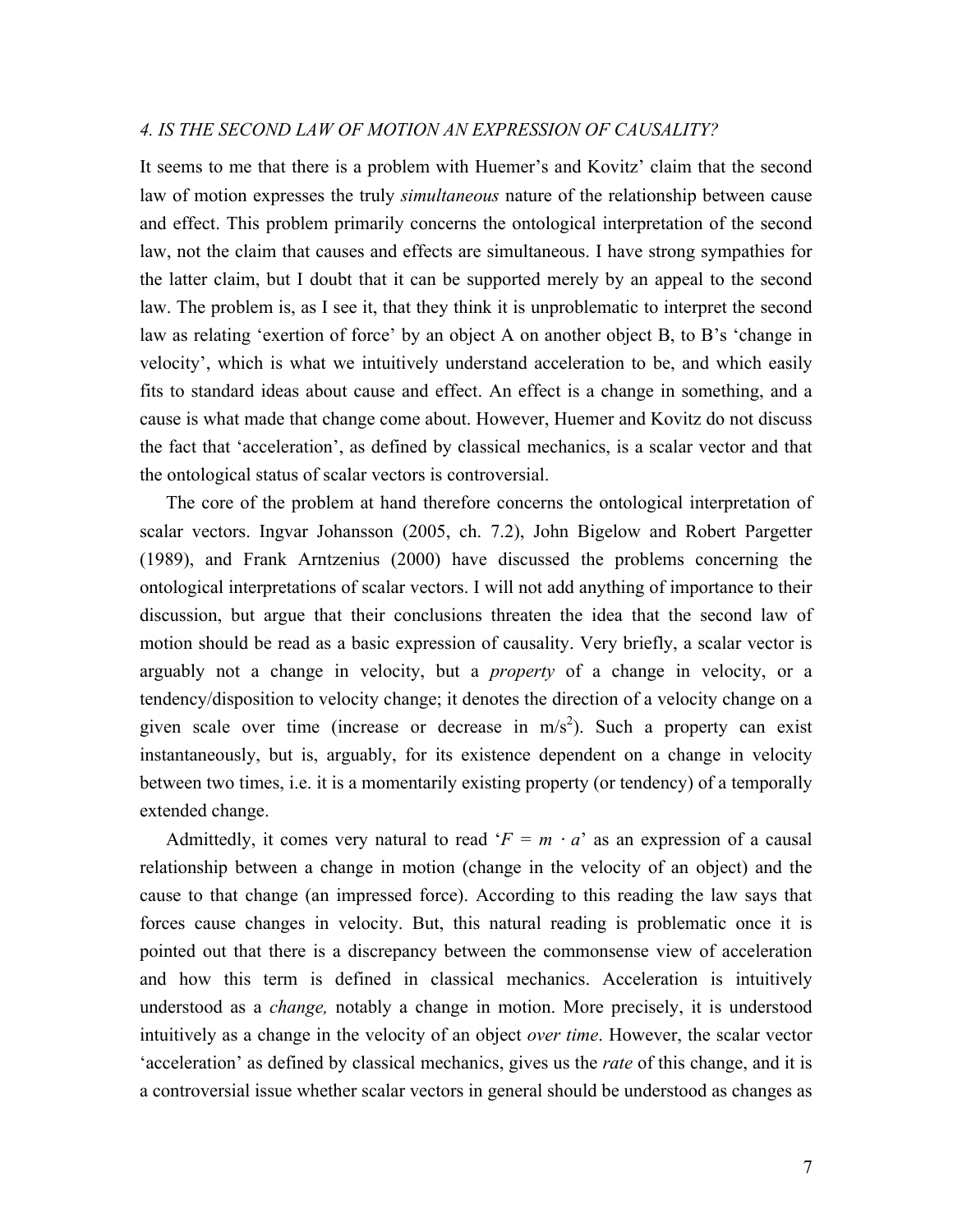opposed to an instantaneously existing properties of a change (see e.g. Johansson 2005, ch. 7.2; Bigelow and Pargetter, 1989).

It is relevant to note at this stage that acceleration is calculated in two different ways. On the one hand, it can be calculated as the *average* rate-of-change-of-velocity. This gives an approximate value of how much an object changes its velocity during every second of a longer interval (given in meters per second per second,  $m/s<sup>2</sup>$ ). Although there is ample time for a genuine change in velocity during a second, an average value is not a good stand-in for the real change occurring during any particular second. It would be absurd to claim that an impressed force produces an approximate value of a change. The average acceleration is an approximation of how much the thing changed its velocity during each particular unit of time in a longer interval, on the basis of information about the initial and final velocities of that time interval. When dealing with uniform acceleration this method will give accurate values. Not so for non-uniform acceleration, in which case it is more appropriate to calculate the exact value of acceleration for an infinitesimal period of time.

When acceleration is calculated for an infinitesimal period of time we do seem to have at least something in the neighbourhood of representing the real thing, not just an approximation of it. This presents us with the real philosophical challenge. In order to interpret instantaneous acceleration as a change, one must allow a thing to change velocities at an instant and that threatens to introduce paradox. Should we allow that an object can have two different velocities at the same time? But, should we really expect instantaneous acceleration to be a change? I think the connotations of ordinary language play tricks with us here. The term 'instantaneous acceleration' immediately calls to mind the idea of an object that changes velocity during an infinitesimal period of time. But I seriously doubt that this idea should come to the fore, when we strictly hold on to the idea that 'acceleration' is a scalar vector, i.e. the rate-of-change-of-motion. This scalar vector could be admitted to exist in an instant, and be a real property of the object, even though the object does not undergo any change in velocity during just that infinitesimal period of time. It could then be interpreted as the tendency of an object, at any given infinitesimal time point, to change its velocity in the immediate future. However, if the scalar vector is assumed to be the *relata* proper of the second law of motion, it is not clear whether the law is an ontologically basic expression of causality since then it only states that the *magnitude* of a force is at any given time proportional to the *rate*-of-change-of-velocity. It does not strictly speaking say that a force of a given magnitude *produces* a proportionate instantaneous change in velocity, inversely proportional to the mass of the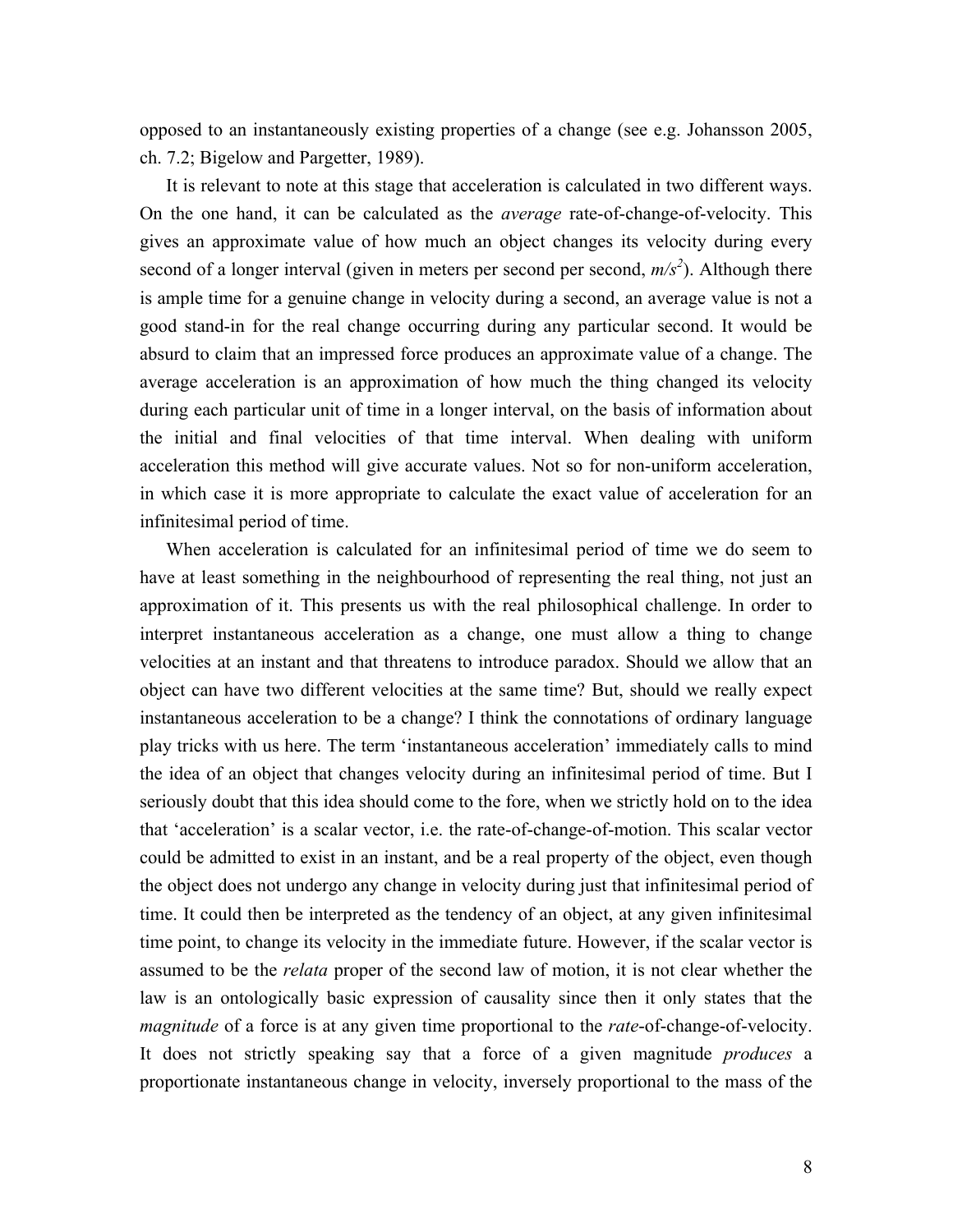accelerating object, but merely that the magnitude of the two variables *F* and *a* are at any given time proportional. On this reading the relationship is functional, not causal.

Vectors, when given realist interpretations, are understood as expressions of certain aspects of more basic phenomena (Johansson 2001). A motion vector is a property of a motion, representing the rate of that motion (velocity) and its direction. Acceleration, interpreted as a scalar vector, is a property of a change in the motion vector; it represents the rate and direction of that change on a given scale (faster or slower in  $m/s<sup>2</sup>$ ). That they are not strictly speaking a change can be seen by the fact that a hand pressed down on a table has a motion vector without really undergoing any change of motion. That the hand has a motion vector when it presses down on the table, even in the absence of a change in motion, can be seen by the fact that if the table suddenly disappeared the hand would move downward. This would not happen if the hand merely touched the surface but did not press upon it. Here the motion vector is best interpreted in terms of a tendency or disposition to move, but not as the motion itself, and likewise, *mutatis mutandis* for acceleration.

I want to make it absolutely clear that I am not arguing that the scalar vector 'acceleration', as it is technically defined, cannot exist at an instant. But I find it highly counterintuitive to consider its existence at an instance as being independent of the existence of a temporally extended change in velocity, which is what we intuitively understand acceleration to be. As far as I can tell, Huemer and Kovitz fail to make this distinction between the technical and intuitive meaning of 'acceleration'. Their main point is to show that the second law describes "a continuous relationship existing between the variables *F* and *a* throughout any time interval: a force exerted for any length of time causes a *change in velocity* over that interval proportional to the integral of the force over the time interval" (2003: italics are mine, RI). I have no objection to the suggestion that there exist such a simultaneous relationship between the variables F and a, but I think that it isn't clear whether that relationship should be identified with the relationship between the exertion of force by A on B, and B's ensuing change in velocity. Scalar vectors arguably represent the tendency of a property (velocity) to increase or decrease over time on a given scale. The tendency can arguably exist without manifesting itself in a real change. A hand pressed on a surface has a motion vector (a direction tendency), even though it does not move as long as the surface prevents it from moving. It could also be said to have a tendency to accelerate without actually be in motion.

To repeat, the philosophical problem is the following. If the second law is to be understood as an expression of causality, it must link a cause to the effect it produces, i.e. a cause and a *change* (or result of change), and, *intuitively*, acceleration is a change in an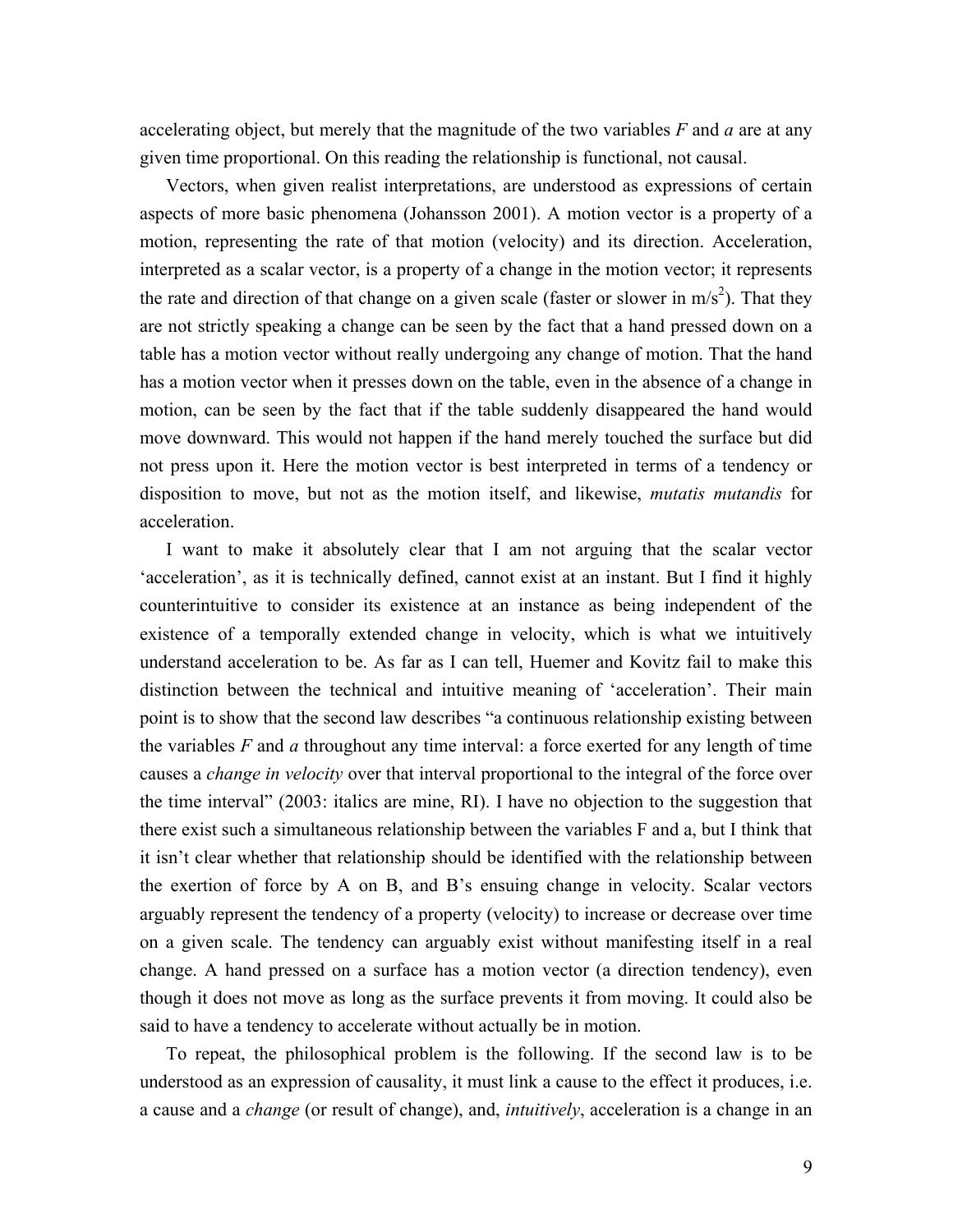objects velocity between two times, but this is not what 'acceleration' is in the technical sense. Newton himself talked about acceleration informally as 'a change of motion' (1687). As all changes, change of velocity is essentially temporally extended. Before the invention of the infinitesimal and integral calculus, this was indeed how acceleration was defined mathematically as well (see Johansson 2005, ch. 7.2). However, the infinitesimal and integral calculus, invented by Newton, made it possible to define the magnitude of acceleration for an infinitesimal time-point. As a result, acceleration became treated as the *rate* of that change defined for an instant, from being treated as the change from one velocity to another, which essentially takes time. This shift is apparent even in the difference in which Newton talks informally about acceleration as change of motion and how he defines it mathematically as rate-of-change-of-motion. It is then the rate-ofchange-of-motion that has become the standard way to talk about acceleration in classical mechanics, as this citation from G. Buchdal shows:

A fairly accurate translation of the Second Law of Motion as it occurs in Newton's Principia is as follows: 'The *change of motion* is proportional to the motive force impressed; […] In modern terminology this may be rendered: '*Rate of change of momentum* is proportional to the unbalanced force [...]' (1951, p. 217).

The philosophical problem is here whether the vector quantity called 'instantaneous acceleration' can really be counted as the ontologically basic manifestation of the effect of the force, or whether it is only an instantaneously existing property of something undergoing temporally extended change of velocity. Like Bigelow and Pargetter (1989), and Johansson (2005, ch. 7.2), I favour the idea that the existence of a rate of change of velocity depends on the existence of a change in velocity; rate as a characteristic of change, but change not a consequence of rate. If the second law is to be treated as an expression of causality, acceleration must be an effect, and therefore involve a change. The rate of change of motion is arguably a mathematically calculated vector quantity, and can as such exist at an instant, precisely because it is not a change.

The debate concerning the intelligibility of the notion of velocities and accelerations existing at an instant has a long history, dating back to at least Zeno's paradoxes, which I will not comment here. I have no contribution to the solution of that controversy, I just point out some details I think are missing in Huemer's and Kovitz' discussion. According to recent commentators, e.g. Bigelow and Pargetter (1989), vectors in general are best understood as a property of a change rather than being the change itself, and they even speculate in whether *scalar* vectors should be interpreted as a second order property of a change, i.e. the property of a property of a change. In that case 'acceleration', in the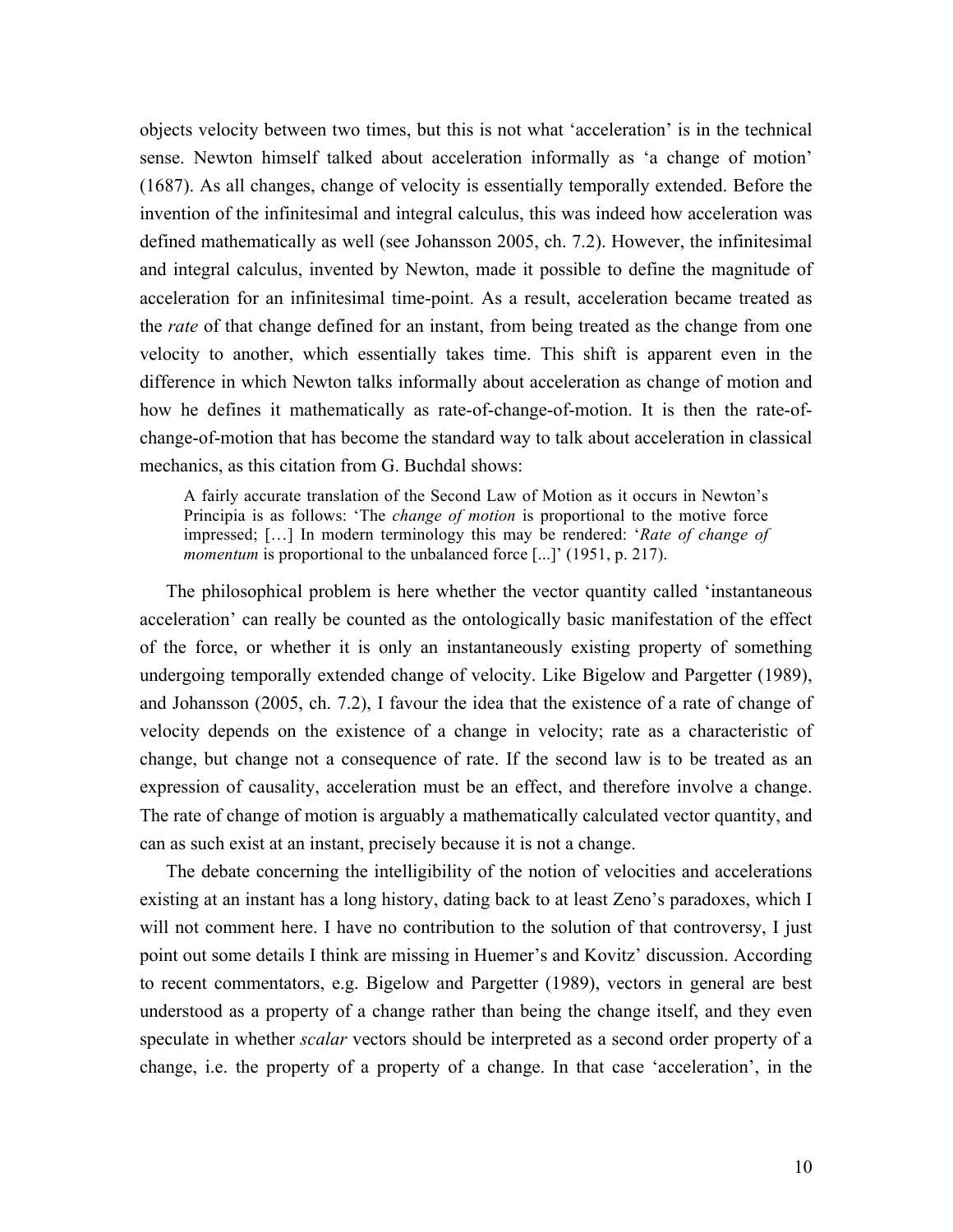technical sense, would not itself manifest a change, but merely a second order property of a change at a given time.

The final point is that on the interpretation favoured by Johansson, Bigelow and Pargetter, there is a logical space for a staggered interpretation similar to that proposed by Kant (1787, sect. A203ff). It is possible to conceive of a force being exerted by object A on object B and that this produces an *ensuing* change in velocity, and nevertheless that the rate-of-change-of-velocity, i.e. acceleration, is at any given time proportional to the force being exerted. This is possible because the rate of change of velocity merely reflects a tendency to a change, which is only realised *a posteriori* of the existence of this tendency.

To sum up, the problem is that the scalar vector 'acceleration' is arguably not a change, while acceleration, as it is intuitively understood, is a change but allows for a staggered interpretation. Now, all of this does not refute Huemer's and Kovitz' point that a force exerted for any length of time causes a *change in velocity* over that interval proportional to the integral of the force over the time interval, it just shows that this point cannot be read from the second law on its own. However, I doubt whether there is any need to definitely settle this question in order to avoid the problem of action at a temporal distance, which is the subject of the next section.

## *5. IS THERE A PROBLEM OF ACTION AT A TEMPORAL DISTANCE?*

The problem Huemer and Kovitz claim to be solving is this: how is it possible to account for causally connected processes that take place over an extended time period, under the assumptions that time and causal processes are continuous and that a cause cannot act over a temporal distance? Well, I am not convinced that the problem of action at a temporal distance has anything in particular to do with the mathematical structure of time and temporally extended processes, and therefore that there is any need to establish that causes and effects are simultaneous in order to avoid that problem. It seems to me that the problem of action at a temporal distance is based on the mistaken conception that causes act on their *effects*. This is admittedly a view many philosophers take for granted, but it is not easily reconciled with Newton's laws of motion, nor with the common sense view that causes produce their effects through the action of something on something else.

It should be made clear that the notion of action does not belong to all accounts of causation. In particular, it does not belong to views that regard causation merely as a regularity relation between temporally distinct events. Action only belongs to those views that admit that effects are produced, or brought into existence, by the exertion of some kind of influence of something on something else; that is what action supposedly *is*.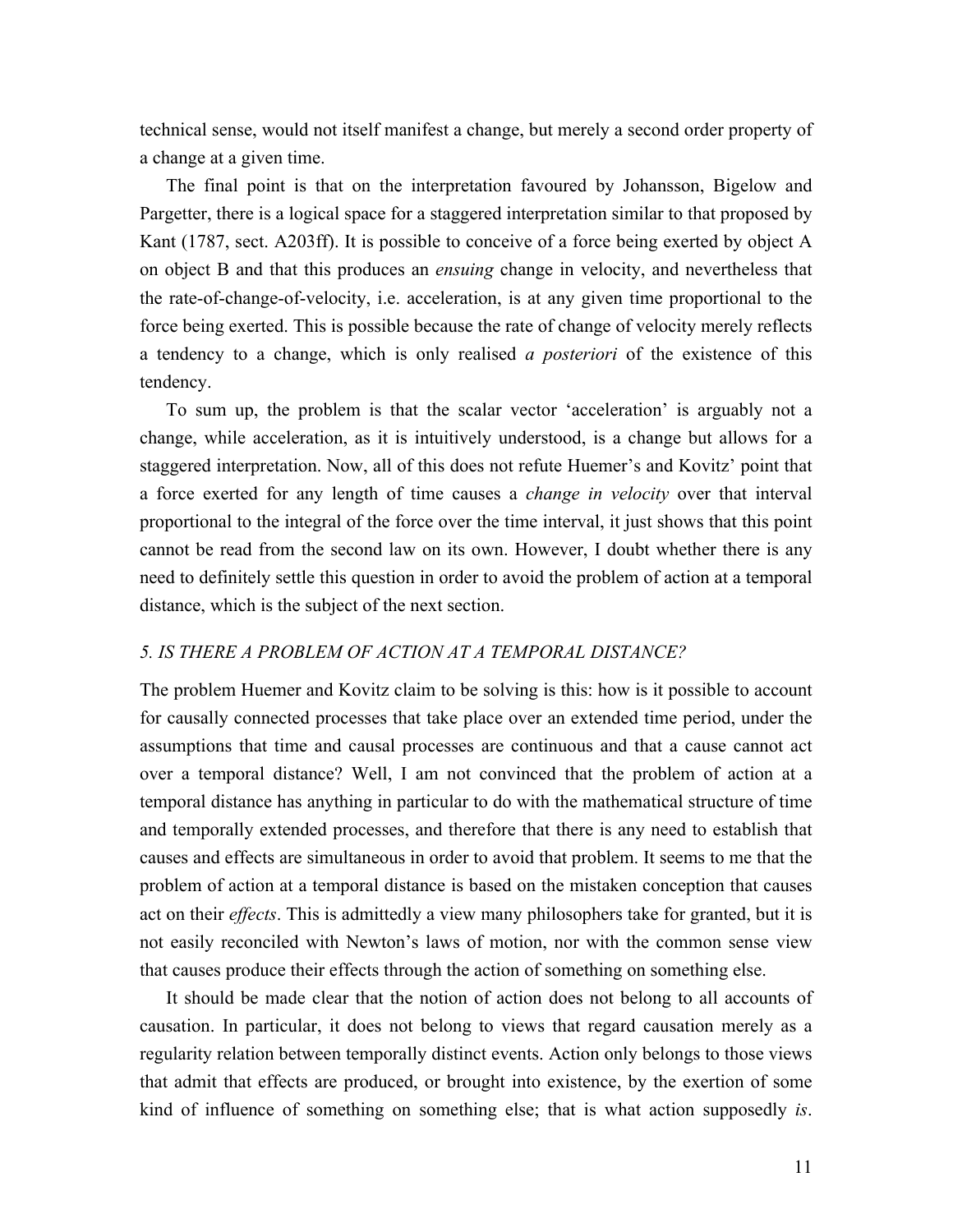According to this kind of realist view of causality, causes bring effects into existence by exerting some kind of causal influence on something else. This presents us with a dilemma. Since the effect is first produced through the action of the cause, the effect cannot itself be what the cause acts upon. That would require the effect to exist before it was produced. Causes cannot possibly act upon their effects *and* be what produce them. Forces cannot act, or operate, on accelerations, if accelerations are assumed to be *products* of the exertion of force, i.e. the effects of force. Indeed, the second law of motion is best read as saying that the force is proportional to the acceleration it produces *in a given mass, m*. That is to say, that it really is the body, *m*, which is acted upon (influenced by the force), and caused to change its velocity. A leaden ball does not act upon the *making* of a hollow in a pillow; it acts upon the pillow, thus making a hollow. A locomotive does not act upon the *acceleration* of a railroad car, or even on the *stretching* of the coupling, it acts upon the coupling/railroad car, thus stretching/accelerating the coupling/railroad car.

It is only on the assumption that causes act on their effects that one could think that a force *F* acts upon the acceleration *a*, and that therefore the location of *a,* at a time later than the exertion of *F*, threatens to introduce action at a temporal distance. Huemer and Kovitz discuss the implications of the second law of motion for the simultaneity of causation, but overlook that classical mechanics arguably do not depict forces as acting on accelerations. To my mind, classical mechanics are best understood as depicting forces as operating between coexisting objects, not successive events. This comes out most clearly in Newton's third law of motion,  $F_{1 \text{ on } 2} = -F_{2 \text{ on } 1}$ . On this reading, classical mechanics describe the relation between cause and effect, then meaning action and acceleration, as a product of a more fundamental phenomenon; an interaction (stress). Of course, classical mechanics does not deny that temporally distinct events are causally related, but it does implicitly depict those relations as something that comes into being as a *result* of an interaction. Note also that it does not *substitute*, or *reduce*, what is traditionally called the causal relation, say, between the pull of a locomotive and the motion of a railroad car, with a relation of mutual action between locomotion and railroad car.<sup>6</sup> It just says that the causal relation between the pull of the locomotive and the motion

 $6$  Mario Bunge makes this mistaken assumption in (1956). On page 162 he says: "Let us agree to call interactionism, or functionalism, the view according to which causes and effects must be treated on the same footing, in a symmetrical way excluding both predominant aspects and definitely genetic, hence irreversible, connections."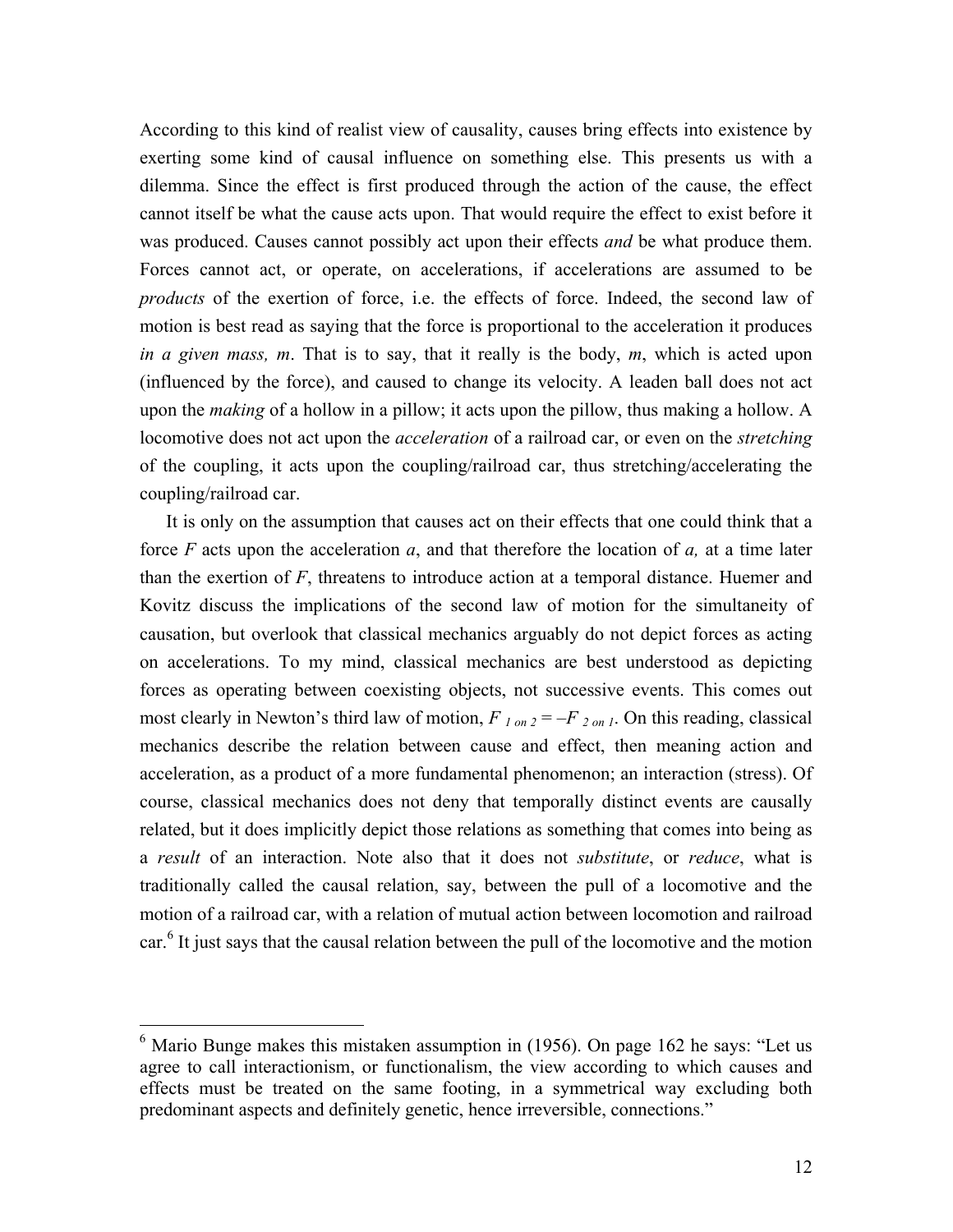of the railroad car is not ontologically basic, but is produced by a more fundamental process/relation, that of interaction between two bodies.<sup>7</sup>

The third law of motion has important lessons to teach. It says, firstly, that to every force exerted by object *1*  $(m_1)$  on object 2  $(m_2)$ , there is *simultaneously* an oppositely directed force; every action is accompanied by a reaction. Secondly, that this oppositely directed force is of *equal* magnitude to the force exerted by object  $m_1$  upon object  $m_2$ . Thirdly, it says, together with the second law, that both  $m_1$  and  $m_2$  undergo accelerations; at the same time as the force exerted by  $m_1$  on  $m_2$  causes an acceleration in  $m_2$ , then  $m_2$ exerts a force on  $m_l$ , producing an acceleration in  $m_l$ . To sum up, both objects act simultaneously on each other with equal force, and both accelerate in proportion to the force and inversely proportional to their respective mass; the interaction is completely reciprocal.

The forces, *F* and  $-F$  respectively, causing the accelerations in the two objects  $m_1$  and *m2*, are called *action* and *reaction*, or *force* and *counterforce*, which has invited some confusion about the nature of the relationship between the two forces. It has sometimes been assumed that we are dealing with two different kinds of actions, of which the reaction/counterforce is a product of the action/force, because of the connotations that the terms 'action' and 'reaction' have in everyday language, since they are most frequently used to describe communicative interaction. Therefore, despite the reciprocal nature of the relationship between  $F$  and  $-F$ , as expressed in the third law, it is often assumed either that the relationship between action and reaction is that of two different kind of actions, one being the cause and the latter the effect, or somehow involve two objects taking turns at affecting each other, like when someone slaps someone else in the face and the latter slaps back. Classical mechanics does not support any such distinction between the mutual actions involved, nor the idea of interaction involving turn taking. Indeed, the distinction between action and reaction is taken to reflect merely the subjective aspect under which an observer studies the phenomenon of reciprocal action.

If we are interested in what happens to a pillow when a leaden ball is dropped on it, the exertion of force by the ball is called an action, while the exertion of force by the pillow is called a reaction. If we are interested in what happens to a leaden ball when it falls upon a pillow, the exertion of force by the pillow is called an action, while the exertion of force by the ball is called a reaction. In the words of Hertz, "we are free to consider either of them as the force or counterforce" (1955, p. 185), and in the words of

 $7$  See Ingthorsson (2002) for a detailed account of how to conceive of the traditional causal relation as produced by an interaction between bodies.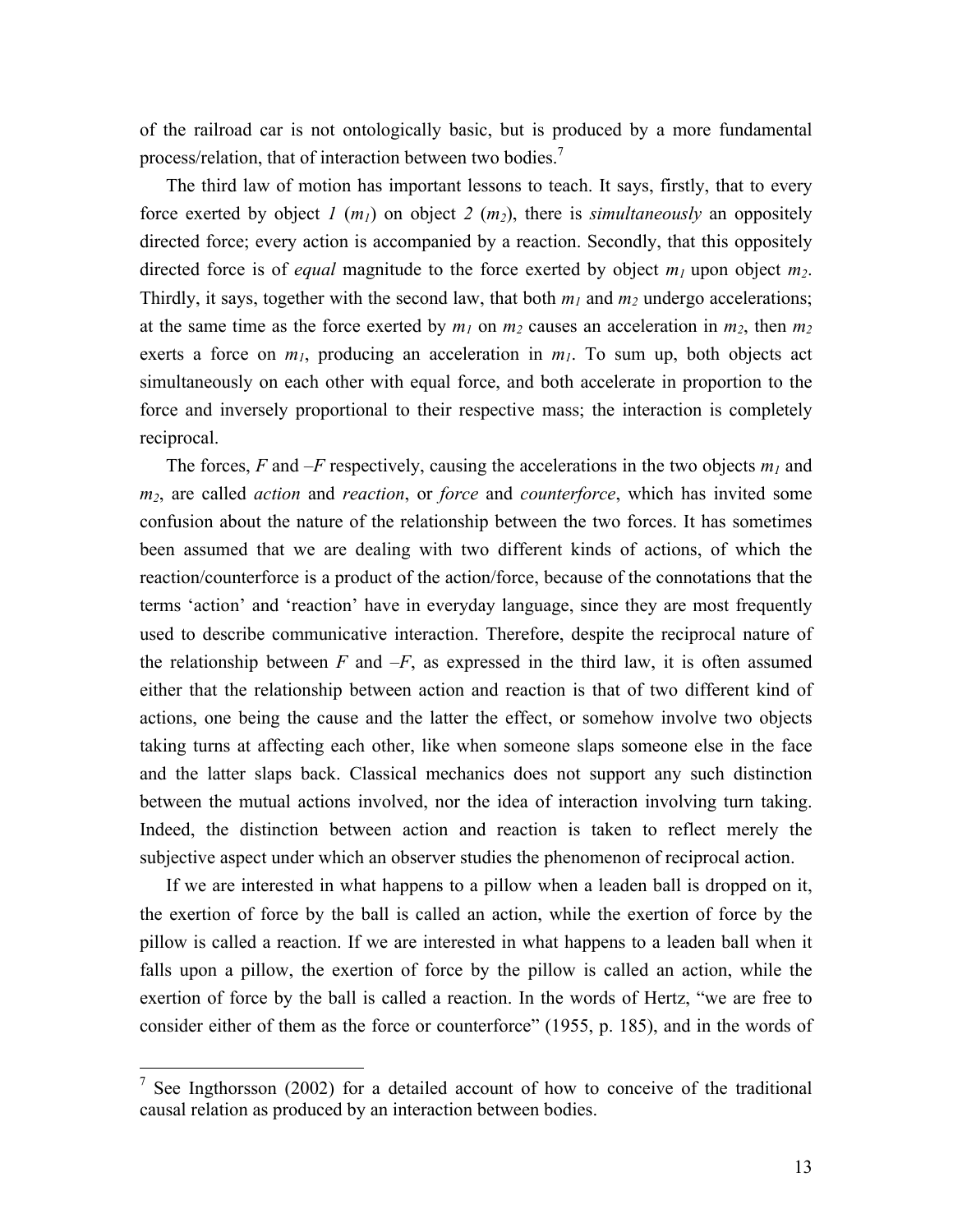James Clerk Maxwell, "The mutual action between two portions of matter receives different names according to the aspect under which it is studied" (1956, pp. 26-27). The interaction is composed of mutual actions occurring simultaneously between coexisting things. In the words of Mario Bunge, "physical action and reaction are, then, two aspects of a single phenomenon of reciprocal action" (1956, p. 153). I draw the conclusion that causation, within the conditions in which classical mechanics is known to hold good and for the objects relevant for that science, is not a matter of one object acting on an effect of the action, nor of one object acting on another object, but of two or more objects acting reciprocally on each other, producing a change in each other. If anyone would doubt that the pillow exerts influence on the leaden ball, then consider that the pillow causes the leaden ball to decelerate to a halt. Classical mechanics subsumes all changes in velocity, whether increases or decreases, under the term 'acceleration'.

Bigelow, Ellis and Pargetter, in 'Forces' (1988), discuss the idea that objects are the *relata* of actions, and hence of forces. According to them, talk of forces as operating between objects is a legitimate but derivative mode of expression. Since forces clearly operate between a cause and an effect, they argue, they *must* primarily relate events or states, even though the existence of those events and states is dependent on the things to which those events happen and whose states they are. However, as far as I can see, their assumption that forces must operate between events or states, rests entirely on the fact that in contemporary philosophy causal relations are assumed to hold, *as if by definition*, between events or states. And, because they consider forces to be a special kind of causal relation, it must relate events or states. However, the subject of this discussion is the question of how we should conceive of the nature of causal influence in the mindindependent reality, and as far I know, we do not have the power to determine by stipulation what its nature is. We can only make conjectures about its nature, and may well have to reconsider deeply entrenched intuitions about causality in the light of new insights. The idea that causes act on their effects is, I suggest, due for reconsideration in light of classical mechanics.

To repeat, my reason for thinking that forces cannot operate between events, or, that events cannot act on the events they themselves produce, is that actions are conceived of as an influence of something on something else, *and* as something which produces an effect. It is impossible to puzzle these two ideas together with just two events and the assumption that the former acts upon the latter. It is impossible that an event could produce another event by acting on it, because that would require the former event to act upon something which has not yet been produced, and by so doing bring into existence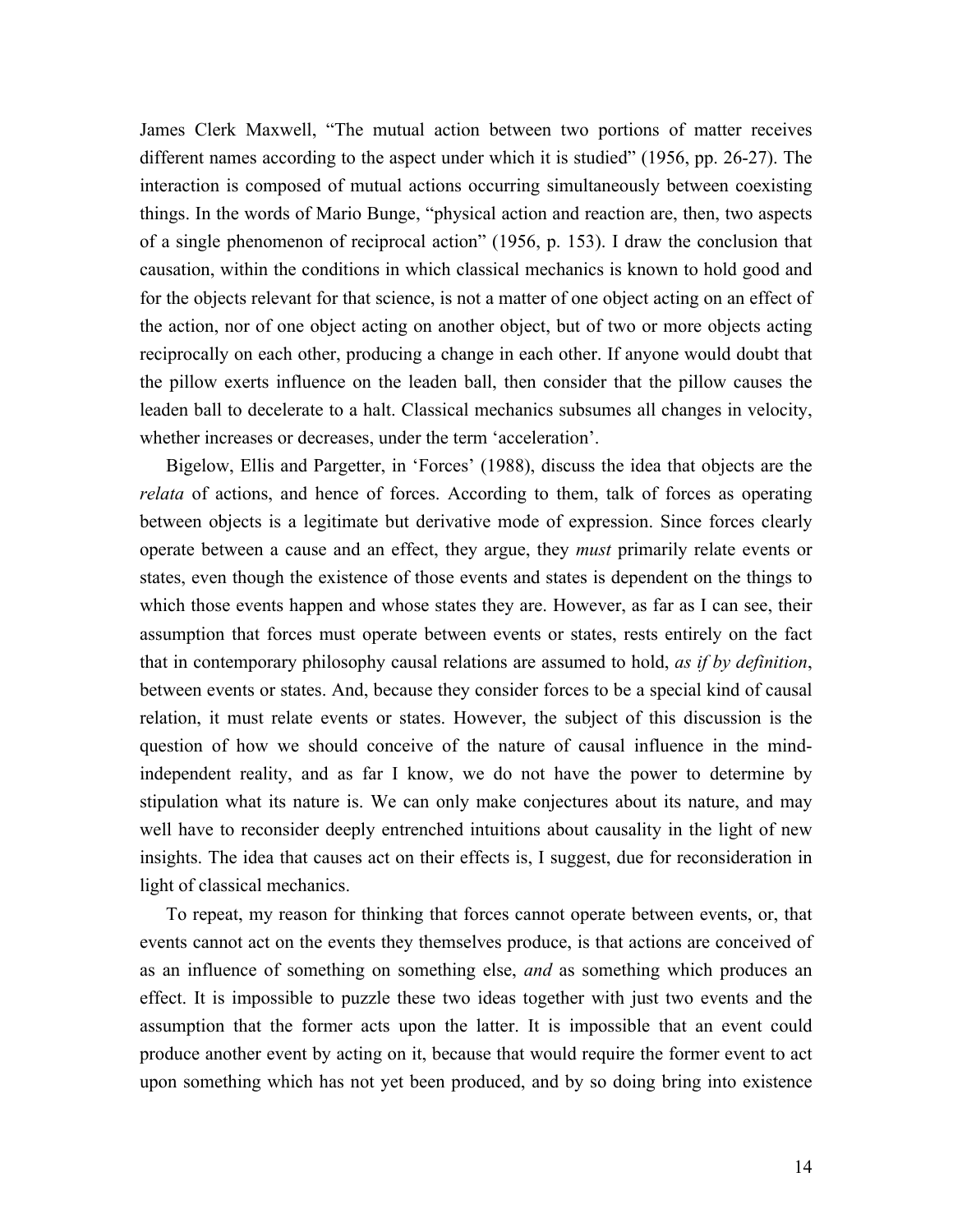the very event it is acting on. The only kind of entity that can possibly be the *relata* of actions (interactions) are two independently given and coexistent objects.

Note again that this account by no means reduces causality to the reciprocality of action and reaction, it just explains the nature of causes in a somewhat different manner than usual. The causal relation still holds between the cause (interaction) and the ensuing effect (acceleration of interacting objects).

## *6. CONCLUSION*

I have argued, firstly, that Huemer and Kovitz do not adequately take into consideration the difference between the ordinary connotation of the term 'action' and what the time derivate 'rate-of-change-of-velocity' stands for as it is technically defined. Therefore they miss entirely ontological problems relevant for their claim that Newton's second law of motion illustrates the true simultaneous nature of the relationship between causes and effects. Secondly, I have argued that the very problem they set out to solve is based on an idea about action that is not easily reconciled with classical mechanics. They assume that forces act or operate on accelerations, while Newton's third law of motion is surely best read as stating that objects act reciprocally on each other, thus producing accelerations. On the reading I advocate it isn't obvious that there is any problem of action at a temporal distance as long as the interacting bodies exist simultaneously. There is still a general problem concerning contiguity between distinct objects in a spatial continuum (see e.g. Smith & Varzi 2000), which is of course relevant for the question of causal influence in accordance with the principle of locality, but I am not convinced that there is a comparable temporal aspect to that problem.

#### *REFERENCES*

- Albert, D.Z. (1992), *Quantum Mechanics and Experience*, Cambridge, MA: Harvard University Press.
- Arntzenius, F. (2000), 'Are There Really Instantaneous Velocities?', *The Monist*, vol. 83, pp. 187-208.
- Bigelow, J. & Pargetter, R. (1989), 'Vectors and Change', *The British Journal for the Philosophy of Science*, vol. 40, pp. 289-306.
- Bigelow, J., Ellis, B. & Pargetter, R. (1988), 'Forces', *Philosophy of Science*, vol. 55, pp. 614-30.
- Buchdal, G. (1951), 'Science and Logic: Some Thoughts on Newton's Second Law of Motion in Classical Mechanics', *British Journal for the Philosophy of Science*, vol. 2 (7), pp. 217-235.
- Bunge, M. (1956), *Causality*, Cambridge, MA: Harvard University Press.